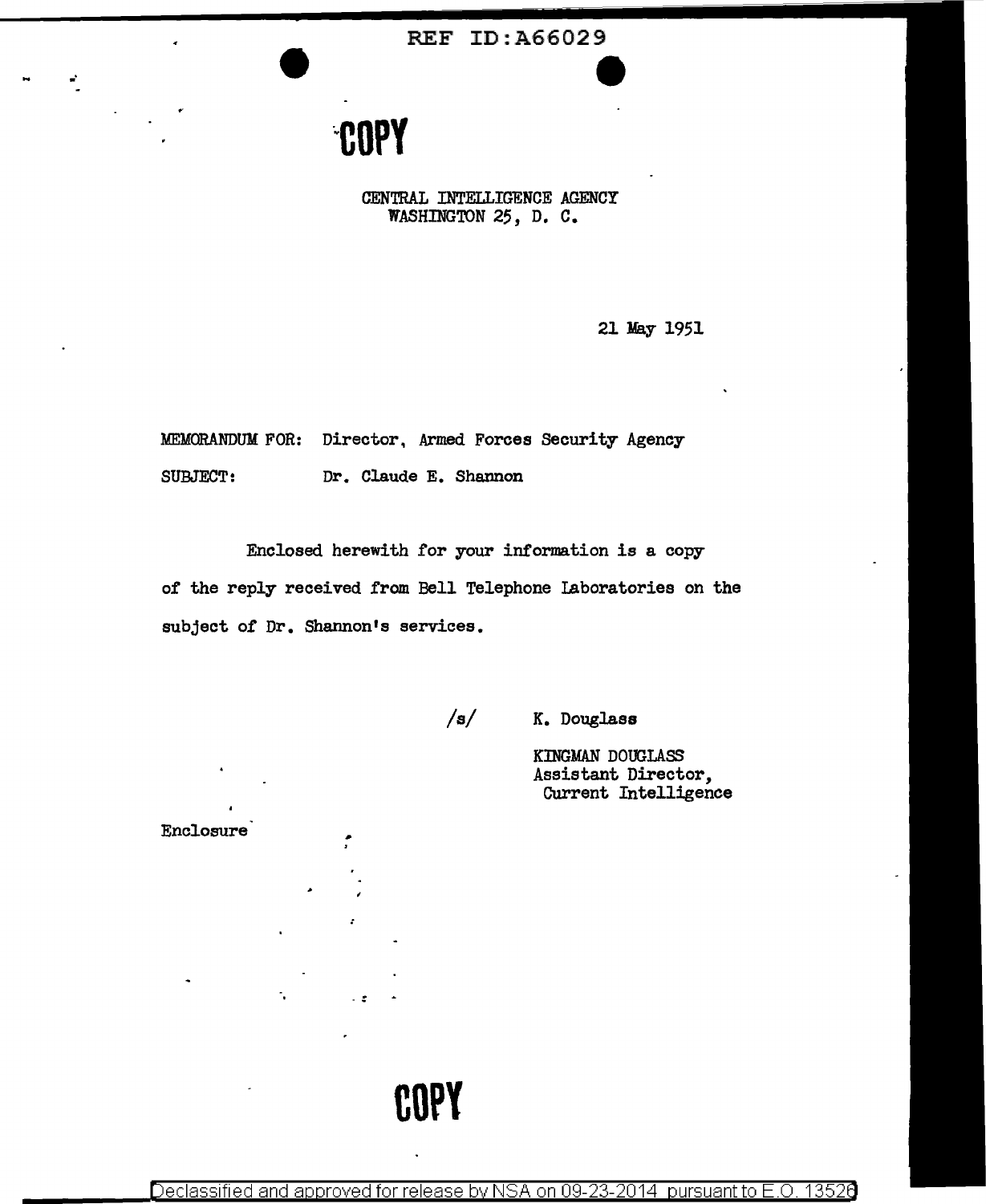### REF ID: A66029 **COPY. e**

BELL TELEPHONE LABORATORIES Incorporated 463 West Street, New York 14., N. Y. CHelsea 3-1000

M. J. Kelly President

May ll, 1951

LT. GEN. WALTER B. SMITH, Director

Central Intelligence Agency

Washington 25, D. c.

Dear General Smith:

This is in response to your letter of May *k,* 1951 raising a question about the participation of Dr. Claude E. Shannon in a particular field in which your Agency is interested. This matter has had some discussio This matter has had some discussion among Capt. Wenger of AFSA, Dr. Douglas of CIA and  $Dr. R. K.$  Potter of our Laboratories and I believe there has been agreement that Dr. Shannon's participation in the program would be explored as soon as his clearance could be arranged. More recently, Dr. John Von Neumann or Princeton has been in touch with Dr. Shannon in this connection. so we assume the security aspect of the matter has been cared for.

While there have been several other approaches to enlist Dr. Shannon's services in connection with military activities and it has been our judgment that, in general, he could best contribute in his particular field by carrying on his researches independently, the matter with which your letter deals is of a more compelling nature and we shall, therefore, be glad to encourage and assist Dr. Shannon in participating to the extent *of* the preliminary examination you suggest. During this phase, we propose that Dr. Shannon's services be contributed by the Laboratories, with reimbursement to him by the Government for incidental travel and living expenses. Ir this preliminary review indicates the need for Dr. Shannon's continued participation in the program, we should like to reconsider with you the extent and scope of such participation and the basis on which it should be arranged. I trust this will be agreeable to you and I assure you or our desire to be helpful.

Sincerely yours,

/s/ Mervin J. Kelly

President

**HIPY**